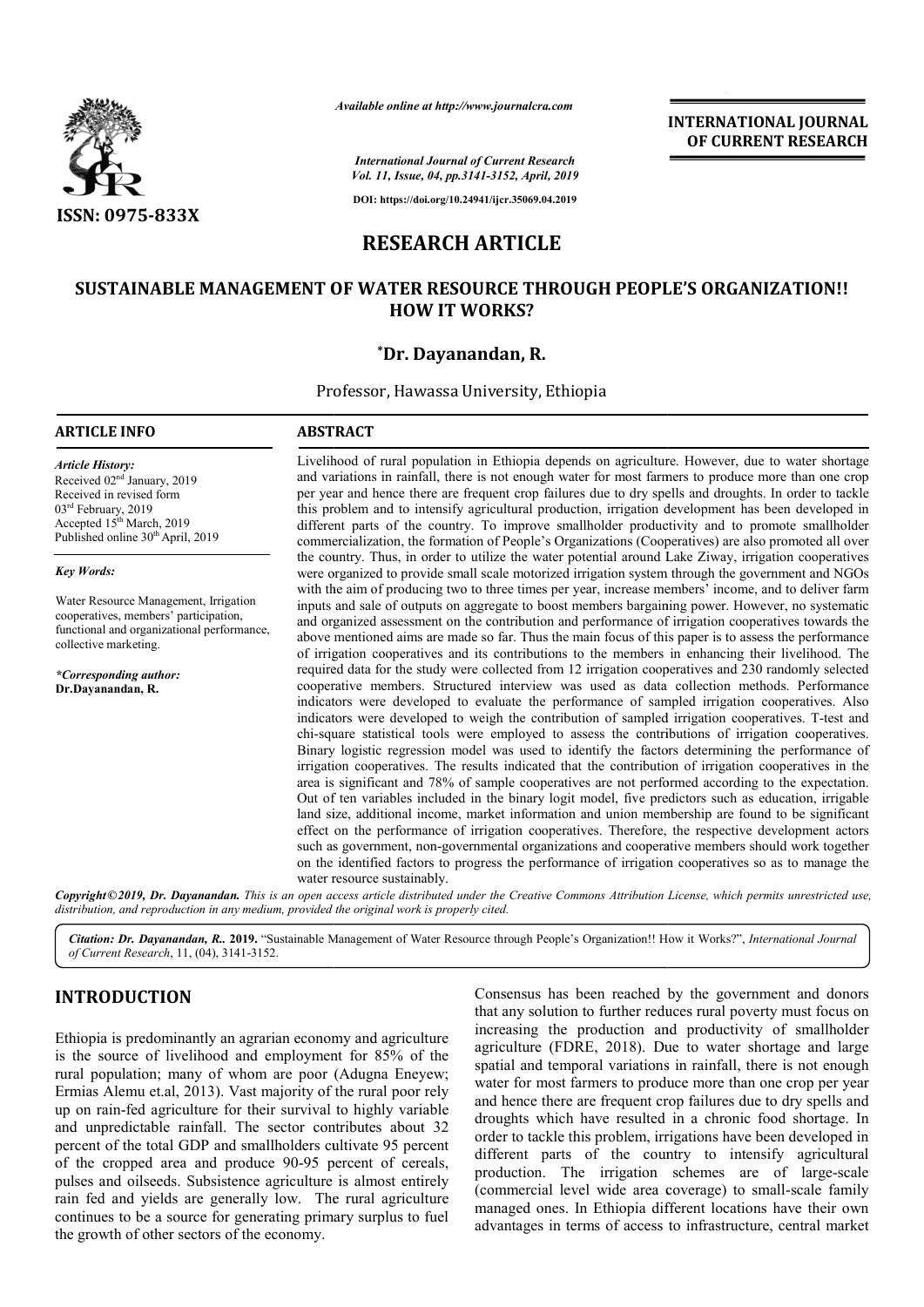and natural resources (water, favorable climate and soil). East Showa zone in this respect is an important from the viewpoint of local and central markets. The Zone is endowed with several lakes and few rivers. There is also fluvisols of recent alluvial formation that suitable for farming in lakeshores of Lake Ziway to produce horticulture crops using irrigation. There is several small scale irrigation schemes developed in the East Showa Zone. To utilize the stated resources for the benefit of the local people, the government and NGO's are organized farmers in to irrigation cooperatives; where farmers pool their resources for mutual economic benefit. With the intention of achieving food security among the cooperative members, increasing income through production of high value crops to get good income and to sell the product on aggregate in order to increase their bargaining power among the cooperative members (ATWCPDO, 2015). Farmer members of many Irrigation Cooperatives are cultivating more than two crops in a year. The Irrigation Cooperatives block and accumulate the stream water and pump for irrigation as per the pre- planned and accepted schedule. They share the fuel and motor operator's expenses.

There are problems faced by the members of irrigation cooperatives; some of the river users faced water shortage during dry season in which intensive horticultural activity is undertaken. Also most of the water users' cooperatives have face problems i.e. siltation of irrigation canals which takes water from Lake to the water pump and shrinking of Lake. The other problem related with irrigation cooperatives is management of irrigation pump i.e. frequent failure reported on these motor pumps (Badiru Bashir, 2004). Based on the principles of cooperatives, irrigation cooperatives are expected to perform their irrigation activities and provide the necessary services to their members. But on the contrary most of the diesel pumps were not functional, some of the cooperatives were separated, some members were rented their irrigated land for commercial farmers, others use their own small diesel pumps to irrigate their farm. In spite of the government and NGOs commitment to a wide range of investments in irrigation infrastructure and technology, there is still a huge gap among irrigation cooperatives in managing these investments, particularly irrigation pumps and canals and coordinating the intended two to three times regular production. Thus, the above conditions need to be investigated thoroughly by conducting in-depth research so as to gather information and identify the factors affecting the performance of irrigation cooperatives in the study area. Hence this research is warranted.

#### **Specific objectives**

- To assess the performance of irrigation cooperatives in the study area
- To assess the contribution of the irrigation cooperatives for its members in their livelihood improvement
- To identify the factors determining the performance of irrigation cooperatives in the study area.

**Methodology Followed:** To address the framed objectives, a descriptive research design was used. Both primary and secondary data were used and the primary data was gathered using semi-structured interview schedule. To select the district, cooperatives and the sample respondents, multi-stage sampling procedure was followed.

At first stage, Adami Tullu district was selected purposefully depending on the endowment of irrigation cooperatives and the problems stated in the background. At the second stage, twelve villages which have irrigation cooperatives were purposefully identified and six villages having cooperatives with more than ten years of experience were purposefully selected. At the third stage, twelve cooperative societies (two from one village) were selected by using simple random sampling techniques. Finally, 230 sample respondents were selected from sampled cooperatives by proportionate random sampling technique. To arrive the sample size, a simplified formula suggested by Yamane (1967), was used. In addition, focus group discussions and key informant interviews were also carried out to supplement the information. The collected data were analyzed using Statistical Package for Social Science (version 24) applying both descriptive statistics and econometric model so as to draw meaningful inferences. Descriptive tools such as mean, frequencies, percentages and standard deviations supplemented by qualitative analytical methods were used for categorizing, summarizing, interpretation and presentation of the data. In addition, logistic regression model was employed to identify the factors determine the performance of irrigation cooperatives so as to improve the livelihood of members in the study area.

**Model Specifications:** The appropriate statistical model is determined by the characteristics of variables that the researchers proposed to investigate. Under this study, the dependent variable "performance of irrigation cooperatives" has two possible outcomes "less performance" and "good performance". Such variables are characterized as Such variables are characterized as dichotomous and these two outcomes are coded 0 and 1, respectively. Therefore, binary logistic regression analysis was adopted. Binary logistic regression makes no assumption about the distribution of the independent variables. The relationship between the predictor and response variables is not a linear function in logistic regression; instead, the logistic regression function is used, which is the log it transformation of *p*:

$$
\log \left[ \frac{p(x)}{1 - p(x)} \right] = \alpha + \beta_1 x_1 + \beta_2 x_2 + \dots + \beta_k x_k \tag{1}
$$

Here  $\alpha$  is called the "intercept" and  $\beta_1$ ,  $\beta_2$ ,  $\beta_3$ , and so on, are called the "regression coefficients" of  $\chi_1, \chi_2, \chi_3$  and so on respectively. The odds of some event happening is defined as the ratio of the probability that the event will occur to the probability that the event will not occur. That is, the odd of an event is given by:

$$
odd(E) = \frac{p(E)}{P(notE)} = \frac{P(E)}{p(1-E)}
$$
\n(2)

The odds ratio, which is  $Exp(\beta)$ , is the factor by which odds (event) changes for a one unit change in *X*. The odds ratio is a measure of effect size, describing the strength of association or non-independence between two binary data values. It is used as a descriptive statistic, and plays an important role in logistic regression. Unlike other measures of association for paired binary data such as the relative risk, the odds ratio treats the two variables being compared symmetrically, and can be estimated using some types of non-random samples.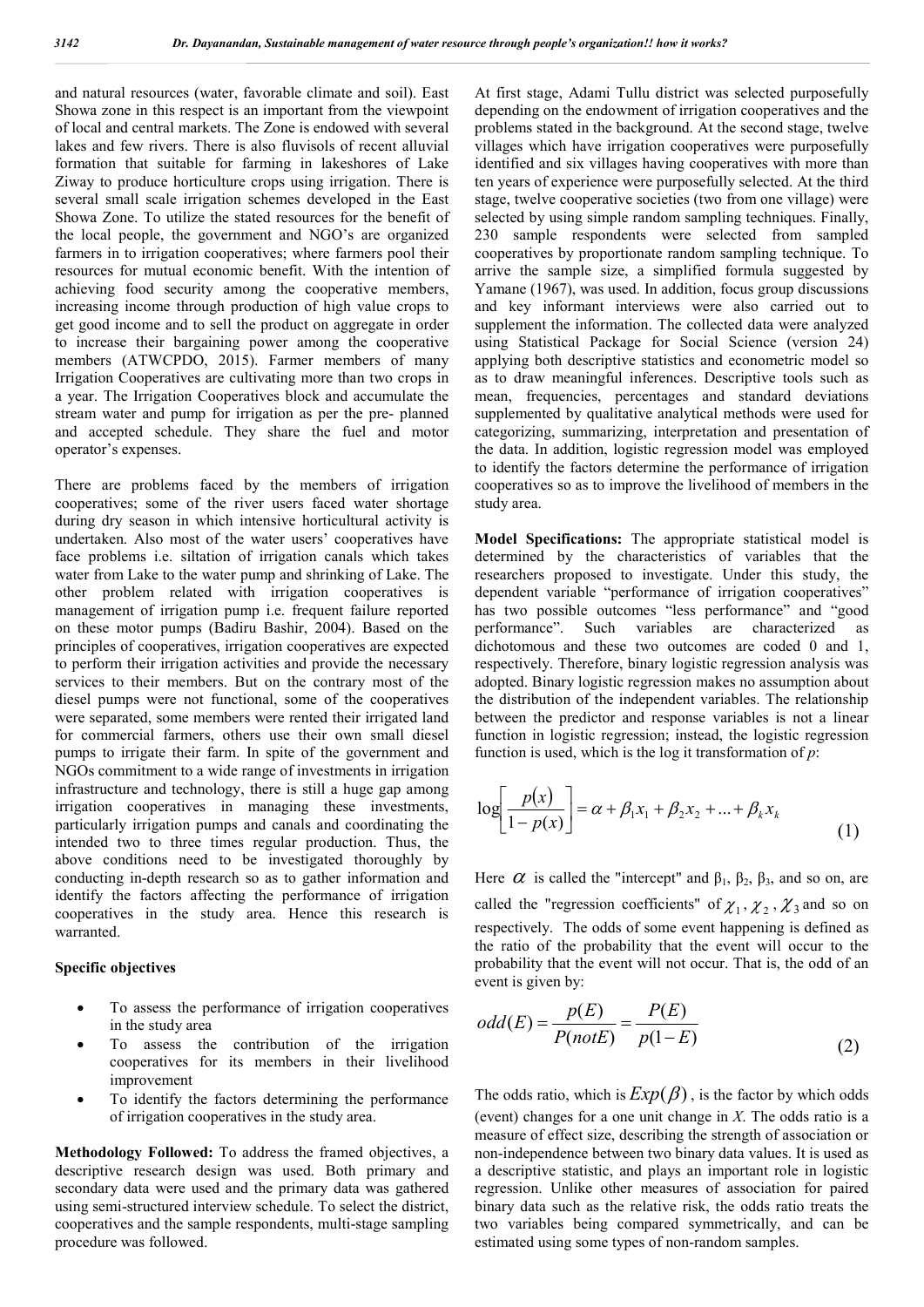

**Figure 1. Conceptual Framework of the Study**

**Table 1. Performance of the irrigation cooperatives in line with the objectives**

| Variables                                                  | Frequency | Percentage |
|------------------------------------------------------------|-----------|------------|
| Collective action in the overall activities of cooperative |           | 48.3       |
| Supply of Agricultural inputs                              | 160       | 69.6       |
| Produce two to three times per year                        | 228       | 99.1       |
| Increasing members income by producing market oriented     |           |            |
| high value crops                                           | 62        | 27.0       |
| Selling on aggregate basis                                 | 59        | 25.7       |
| Fulfill all cooperative objectives                         |           | 22.2       |

Source: Survey Data

**Table 2. Credit Services**

| Variable                              | n            | $\frac{0}{0}$ |
|---------------------------------------|--------------|---------------|
| Need credit for irrigable agriculture |              |               |
| Yes                                   | 194          | 84.3          |
| No.                                   | 36           | 15.7          |
| Total                                 | 230          | 100           |
| <b>Availed credit services</b>        |              |               |
| Always                                | $\mathbf{0}$ | $\mathbf{0}$  |
| Occasionally                          | 76           | 33            |
| Rarely                                | 154          | 67            |
| Total                                 | 230          | 100           |
| <b>Source of Credit</b>               |              |               |
| Micro Finance Institutions            | 166          | 86            |
| Traders                               | 24           | 12            |
| Cooperatives                          | 04           | 02            |
| Total                                 | 194          | 100           |

Source: Survey Data

## **Table 3. Distribution of Type of Farm Inputs**

| Types of Input           | No. of Respondents | Percentage |
|--------------------------|--------------------|------------|
| Fertilizer               | 60                 | 37.5       |
| Improved vegetable seeds |                    | 44.4       |
| Agro chemicals           | 29                 | 18.1       |
| Total                    | 160                | 100        |

Source: Survey Data

#### **Table 4. Access of Extension Services**

| Types of Extension service                        |    | $\%$ |
|---------------------------------------------------|----|------|
| Improved agronomic practice and water application |    | 43.0 |
| Fertilizer, chemical and water application        | 42 | 23.5 |
| Post-harvest management and water application     |    | 17.3 |
| All                                               | 29 | 16.2 |
| Total                                             | 70 | 100  |

Source: Survey Data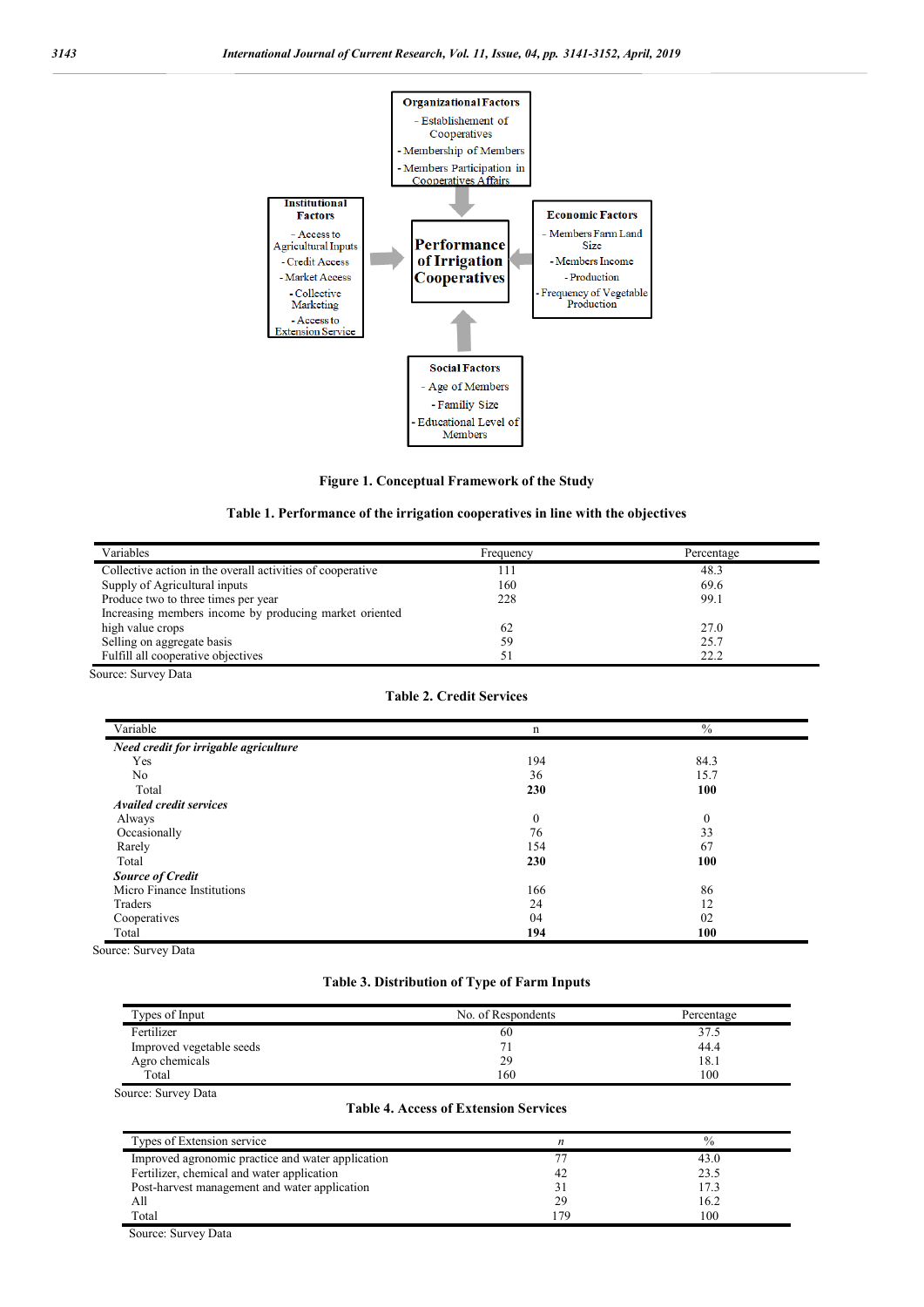The estimated odds are simply the ratio of the estimated proportions for the two possible outcomes. If  $\hat{P}$  is the proportion for one outcome, then  $1-\hat{P}$  is the proportion for the second outcome:  $\hat{p}$ 

$$
ODDS = \frac{P}{1 - \hat{P}}
$$
\n(3)

This is the ratio of the probability of occurrence of an event to the probability of non-occurrence of the event. Since logistic regression calculates the probability of success over the probability of failure, the results of the analysis are in the form of odds ratio. Logistic regression also provides knowledge of the relationships and strengths among the variables.

**Conceptual Framework:** Water resource management in agriculture is a critical contributor to the economic and social development of Ethiopia. If successful, irrigation could represent a cornerstone of the agricultural development of the country, contributing billions to the economy and potentially moving millions of households into food security. However, irrigation is not a simple silver bullet: first, it can only work if other components of the agricultural system are also effective (e.g., seeds, extension); second, all the tools in the toolkit will be required from small scale irrigation to large scale schemes to construct a viable solution. Promotion of irrigation cooperatives shows how the country can chart a practical path of initiatives that will allow it to support the scale-up of its irrigated agricultural sector, the growth of its small holder farmers, and the transition of its community to food and water security.

# **RESULTS AND DISCUSSION**

**The Performance of Irrigation Cooperatives:** As defined in methodology part, the performance of irrigation cooperatives was assessed in terms of organizational and functional performances. The study area is rich in surface and ground water potential and known in its vegetable production. Most of the irrigation cooperatives of the area organized to achieve predefined objectives including collective action in the overall activities of cooperatives, produce two to three times per year, increasing members income by producing market oriented high value crops, selling on aggregate, avail agricultural inputs to the members, etc… The results indicate that about 22.2% of the sample irrigation cooperatives which is considered as good performers based on the achievements of stated objectives and this implied that the majority of irrigation cooperatives were not performing well. The focus group participants also ascertained this result.

*Organizational Performance***:** Organizational performance of irrigation cooperatives refers to the way organized, established, and registered as a cooperative. Based on the data obtained from the members, establishment of cooperatives, and participation of members in cooperative affairs were assessed.

*Establishment of Cooperatives:* Cooperative is an association of persons who have voluntarily joined together to a common end through the formation of a democratically controlled organization, making equitable contribution to the capital required and accepting a fair share of the risks and benefits of the undertaking, in which the members actively participate (FCA, 2007). The establishment of any cooperative has to be by self-initiatives of the members to address members' common need and to solve common problems. However, the survey results showed that all of the sampled irrigation cooperatives were not established by self-initiatives of the members rather quite the reverse, 58.7% and 41.3% of them organized by the government and NGOs respectively. Cooperatives organized and tightly controlled by government, as instrument of state economic policy are rarely conducive to the development of democratically controlled, member owned cooperatives (Coward, 2004 Cited in Mohamud, 2008). Because they are created to serve the objectives of politicians and planners; on which their objectives may or may not coincide with members who have little effective control of the cooperatives.

*Participation of Members in Cooperative Affairs:* Active involvement of members has an indispensable effect in the overall results of cooperatives. Participation means motivating people and increasing members understanding and capability in order to response development plans and in other words, participation involves people interference in decision making process, plans performing and sharing the interest of development plans, and interfering in the evaluation of plans (Papeli-yazdi and Labbaf-khaniki, 2001, Cited in Mohammad Reza Shahraki, 2011). In a democratic organization like cooperatives, the general body is supreme organ of the organization and the management committee is elected by the members to look after the day to day affairs. As can be seen from the results, 89.1% of cooperative members involved in the election of the respective management committee, among them 68.7% participated occasionally and 20.4% participated regularly. This implies that most of the cooperative members were not regularly participated in management committee election. 67.8% of cooperative members were not participated in any of meeting of the general assembly regularly, 52.2% of members were not participated in annual plan preparation, 57% was not participated in evaluation and approving executed activities report and also 52.2% were not participated in approving the audit report of the cooperatives. This shows that the trend of members in decision and exercising their democratic rights was poor. By-law is an important institutional aspect to practice democratic and autonomous governance and is a set of written rules formulated by the cooperative members and uses the by-law to govern itself. According to 62% and 19% of sampled respondents by-laws was formulated by the government and NGOs respectively.

*Functional Performance:* Irrigation cooperatives' functional performance refers to the accomplishment of activities for the benefit of members**.** Hence functional performance was assessed in terms of **c**reating market access, credit access, access to extension service and input supply.

*Creating Market Access:* Many farmers in sub-Saharan Africa face difficulty when bring their products to the market. They also complain about the low level of profit that they are able to earn from their products. Important complaints are 'erratic price fluctuations,' 'unstructured markets' and 'disorganized supply chains'. In order to confront these difficulties, farmers and their institutions are developing collective and individual strategies (Anne Lothore and Patrick Delmas, 2009). Thus, one of the objectives of irrigation cooperatives is to increase their bargaining power so as to appeal buyers and collectively market their products.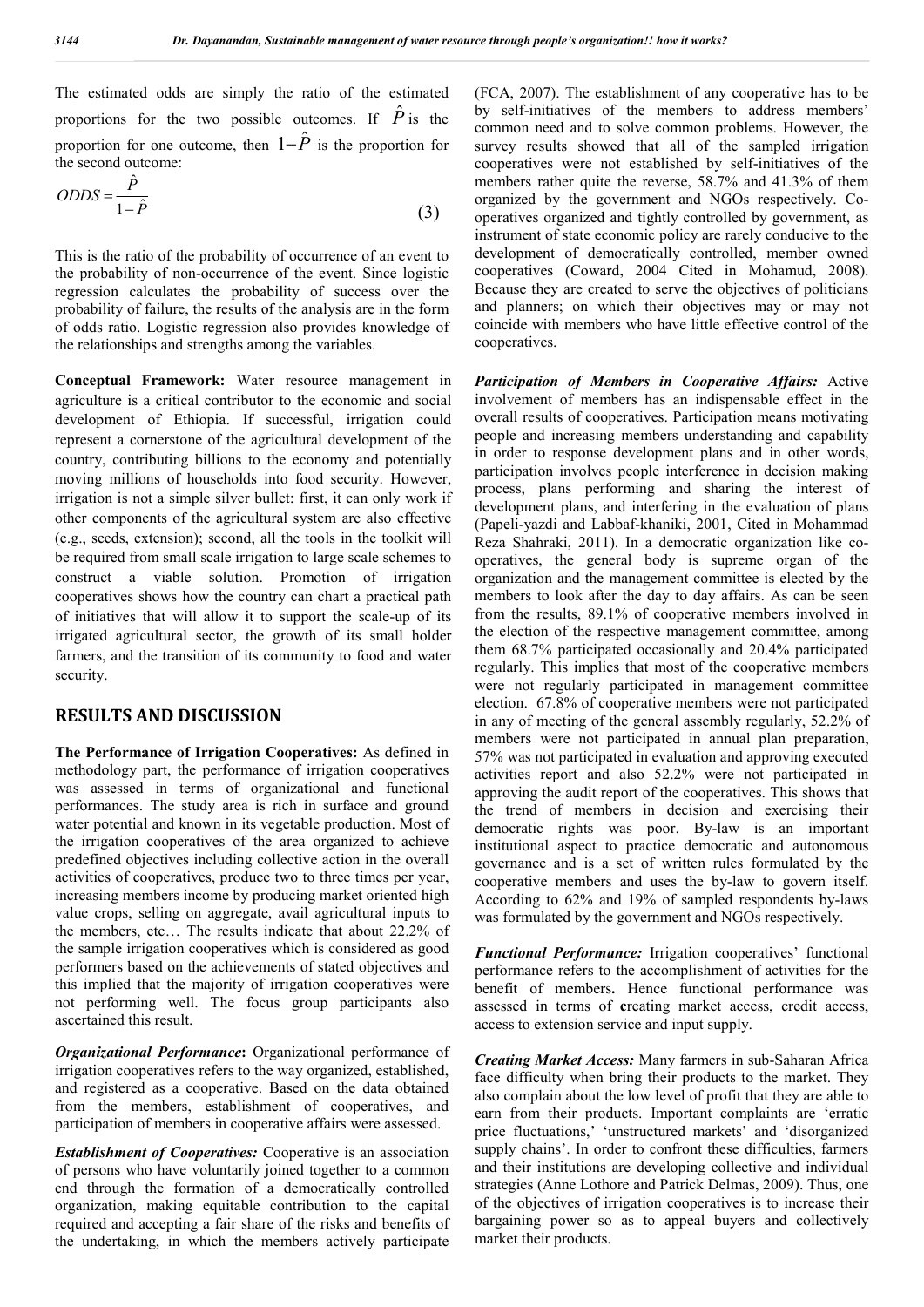| Variables              | n   | Percentage | Test Prop. | p-value |  |
|------------------------|-----|------------|------------|---------|--|
| Collection center      |     |            |            |         |  |
| Yes                    | 20  | 0.09       | 0.5        | 0.000   |  |
| No                     | 210 | 0.91       |            |         |  |
| Farm employment        |     |            |            |         |  |
| Yes                    | 131 | .57        | 0.5        | 0.041   |  |
| No                     | 99  | .43        |            |         |  |
| Transportation service |     |            |            |         |  |
| Yes                    | 6   | .03        | 0.5        | .000    |  |
| No                     | 224 | 1.00       |            |         |  |

#### **Table 5**. **Collection Center, Employment and Transportation Service**

Source: Survey Data

## **Table 6. Annual Average Sales Before and After Cooperative Membership**

| Annual average sales in Birr |     | Before Membership |     | After Membership |         |
|------------------------------|-----|-------------------|-----|------------------|---------|
|                              | n   | %                 | n   | %                |         |
| 7000-27300                   | 121 | 52.6              | 13  | 5.7              |         |
| 27301-47300                  | 83  | 36.1              | 82  | 35.6             |         |
| 47301-67300                  | 20  | 8.7               | 58  | 25.2             | 28.21   |
| 67301-87300                  | 04  |                   | 45  | 19.6             | (0.000) |
| 87301 and above              | 02  | 0.9               | 32  | 13.9             |         |
| Total                        | 230 | 100               | 230 | 100              |         |
| Mean(SD)                     |     | 28420 (13650)     |     | 52220 (19110)    |         |

Source: Survey Data

## **Table 7. Crop Diversification Before and After Cooperative Membership**

| Crop Diversification          | Before Membership | After Membership |     |      |
|-------------------------------|-------------------|------------------|-----|------|
|                               |                   | $\%$             |     | %    |
| Cereals only                  | 198               | 86.1             |     |      |
| Cereal and vegetables         |                   | 10.0             | 212 | 92.2 |
| Cereal, vegetables and fruits | 09                | 3.9              | 18  | 7.8  |
| Total                         | 230               | 100              | 230 | 100  |

Source: Survey Data

#### **Table 8. Members Contribution & Maintenance Service**

| Variable                                  | No. of Respondents | Perce tage |
|-------------------------------------------|--------------------|------------|
| Members Contribution for Pump Maintenance |                    |            |
| Always                                    | 155                | 67.4       |
| Occasionally                              | 65                 | 28.3       |
| Rarely                                    | 10                 | 4.3        |
| Total                                     | 230                | 100        |
| Maintenance Service Providers             |                    |            |
| Cooperative Union                         | 24                 | 10.4       |
| Primary Cooperatives                      | 6                  | 2.6        |
| Individual Mechanics                      | 164                | 71.3       |
| Individual cooperative Members            | 36                 | 15.7       |
| Total                                     | 230                | 100        |

Source: Survey Data

## **Table 10. Type of Training and Providers**

| Variable                    | No. of Respondents | Percentage |  |
|-----------------------------|--------------------|------------|--|
| Training availed            |                    |            |  |
| Yes                         | 52                 | 22.6       |  |
| N <sub>0</sub>              | 178                | 77.4       |  |
| Total                       | 230                | 100        |  |
| Types of training           |                    |            |  |
| Cooperative management      | 31                 | 59.6       |  |
| Financial management        | 21                 | 40.4       |  |
| Total                       | 52                 | 100        |  |
| Training providers          |                    |            |  |
| NGO <sub>s</sub>            | 14                 | 26.9       |  |
| District Cooperative office | 26                 | 50.0       |  |
| Cooperative Union           | 12                 | 23.1       |  |
| Total                       | 52                 | 100        |  |

Source: Survey Data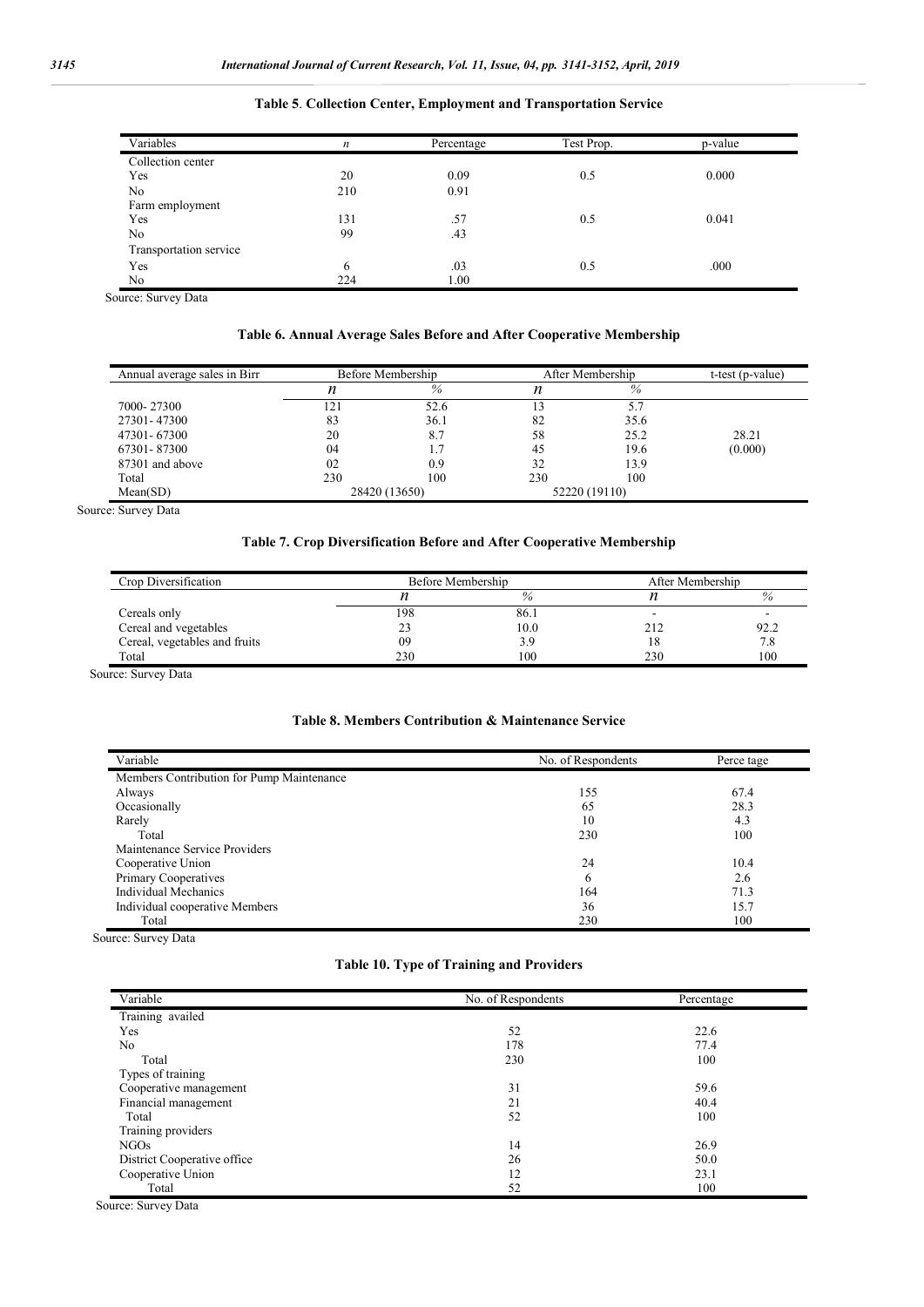| Frequency of Crop production | Before Membership |                          | After Membership |      | t-test (p-value) |
|------------------------------|-------------------|--------------------------|------------------|------|------------------|
|                              | n                 | %                        | n                | $\%$ |                  |
| Nil                          | 59                | 25.7                     | Nil              |      |                  |
| One time                     | 169               | 73.5                     | 02               | 0.9  | 43.35            |
| Two times                    | 02                | 0.9                      | 207              | 90.0 | (0.000)          |
| Three times                  | Nil               | $\overline{\phantom{a}}$ | 21               | 9.1  |                  |
| Total                        | 230               | 100                      | 230              | 100  |                  |
| Mean(SD)                     | 1.01(0.11)        |                          | 2.11(0.31)       |      |                  |

Source: Survey Data

#### **Table 12. Annual Average Production Before and After Cooperative Membership**

| Annual average production (Qt.) |            | Before Membership |             | After Membership |         |
|---------------------------------|------------|-------------------|-------------|------------------|---------|
|                                 |            | %                 |             | %                |         |
| $10-39$ quintal                 | .16        | 50.4              | 07          | 3.0              |         |
| 40-69 quintal                   | 86         | 37.4              | 85          | 37.0             |         |
| 70-99 quintal                   | ∠          | 9.1               | 60          | 26.1             | 27.37   |
| 100-129 quintal                 | 05         | 2.2               | 45          | 19.6             | (0.000) |
| 130 and above                   | 02         | 0.9               | 33          | 14.3             |         |
| Total                           | 230        | 100               | 230         | 100              |         |
| Mean(SD)                        | 40.7(19.6) |                   | 84.5 (27.4) |                  |         |

Source: Survey Data

#### **Table 13. Annual Average Income Before and After Cooperative Membership**

| from<br>Annual<br>income<br>average | Before Membership |               | After Membership |      | $t-test (p-value)$ |
|-------------------------------------|-------------------|---------------|------------------|------|--------------------|
| irrigable agriculture(Birr)         | n                 | %             | n                | %    |                    |
| 0-30000                             | 124               | 53.9          | 83               | 36.1 |                    |
| 30001-60000                         | 65                | 28.3          | 85               | 37.0 |                    |
| 60001-90000                         | 25                | 10.9          | 30               | 13.0 | 24.549             |
| 90001-120000                        | ٬4                | 0.1           | 22               | 9.6  | (0.000)            |
| 120001-150000                       |                   |               | 10               | 4.3  |                    |
| Mean(SD)                            |                   | 36430 (27734) | 50297 (33674)    |      |                    |

## **Table 14. Annual Saving Amount Before and After Cooperative Membership**

| Saving amount in birr | Before Membership |      | After Membership |      | $t-test (p-value)$ |
|-----------------------|-------------------|------|------------------|------|--------------------|
|                       | n                 | $\%$ |                  | %    |                    |
| $0-10000$             | 123               | 53.5 | 69               | 30.0 |                    |
| 10001-20000           | 82                | 35.6 | 78               | 33.9 |                    |
| 20001-40000           | 22                | 9.6  | 46               | 20.0 | 28.21              |
| $40001 - 60000$       |                   | 1.3  | 28               | 12.2 | (0.000)            |
| 60001 and above       | -                 |      | 09               | 3.9  |                    |
| Total                 | 230               | 100  | 230              | 100  |                    |
| Mean $(SD)$           | 12143 (6245)      |      | 20786 (9891)     |      |                    |

Source: Survey Data

## **Table 15. Results of Binary Logistic Regression Model**

| Variables                | B          | <b>SE</b> | Wald   | P-value | Odds Ratio |
|--------------------------|------------|-----------|--------|---------|------------|
| <b>Educational</b> level | 0.179      | 0.201     | 0.786  | 0.375   | 1.195      |
| Irrigable land size      | 0.111      | 0.405     | 0.075  | 0.784   | 1.117      |
| Farm inputs              | 1.761*     | 0.685     | 6.611  | 0.010   | 5.821      |
| Extension service        | $2.082***$ | 0.519     | 16.082 | 0.000   | 8.019      |
| Additional income        | 0.542      | 0.288     | 3.525  | 0.060   | 1.719      |
| Market information       | 0.063      | 0.579     | 0.012  | 0.913   | 1.065      |
| Market linkage           | 1.746**    | 0.535     | 10.667 | 0.001   | 5.732      |
| Members participation    | $1.073*$   | 0.522     | 4.219  | 0.040   | 2.923      |
| Collective marketing     | $1.265*$   | 0.567     | 4.973  | 0.026   | 3.544      |
| Union membership         | 0.925      | 0.498     | 3.446  | 0.063   | 2.521      |
| Constant                 | $-12.269$  | 2.667     | 21.164 | 0.000   | 0.000      |
| <i>Chi</i> -square       | 101.52     |           |        |         |            |
| p-value                  | 0.000      |           |        |         |            |
| Pseudo $R^2$             | 0.547      |           |        |         |            |
| Df                       | 10         |           |        |         |            |

Note: B= Regression coefficient (Estimate), SE=Standard Error, \*, \*\* and \*\*\* refers to the significance level at 5%, 1% and 0.1% respectively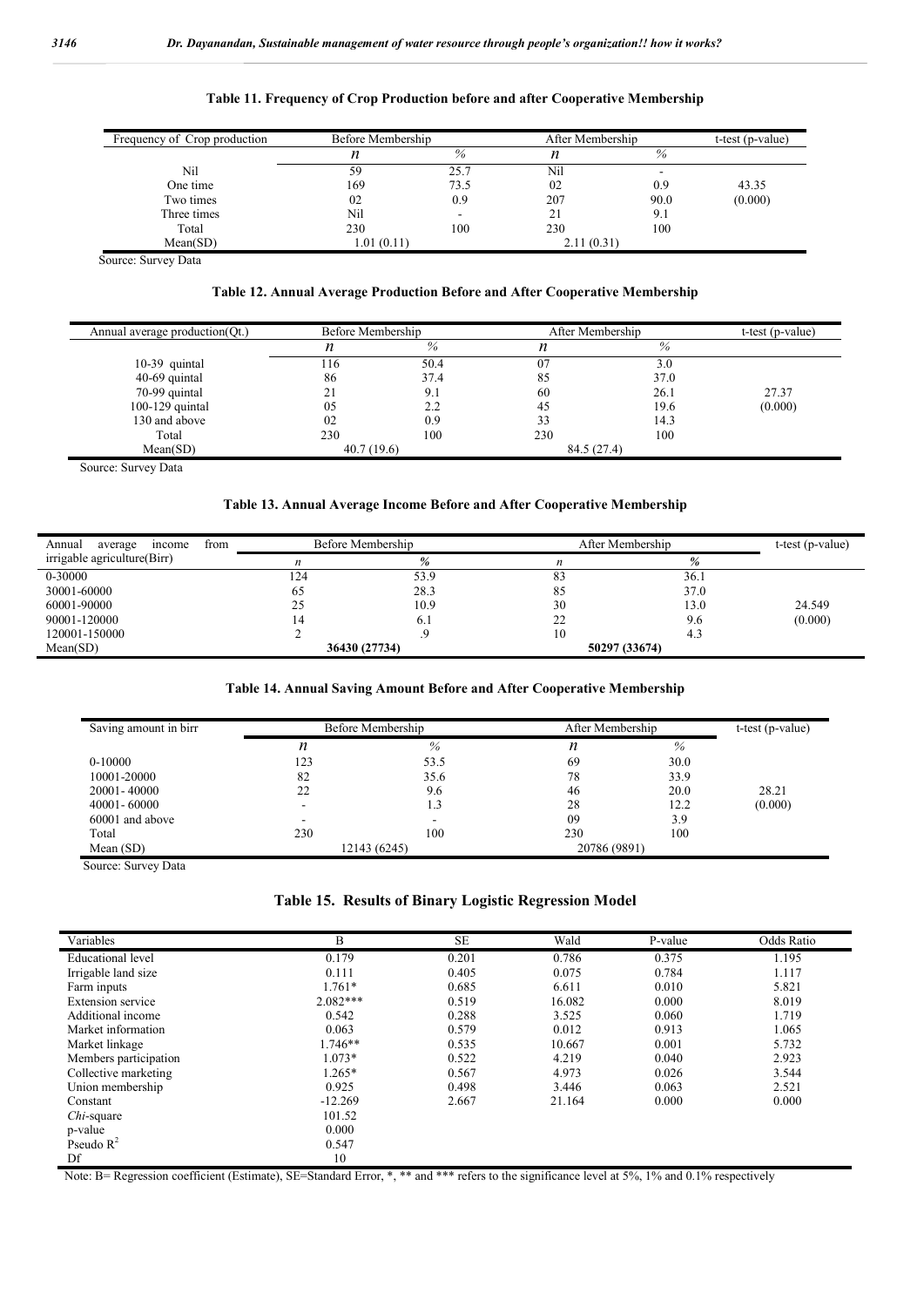

**Figure 2. Sources of Farm Inputs**







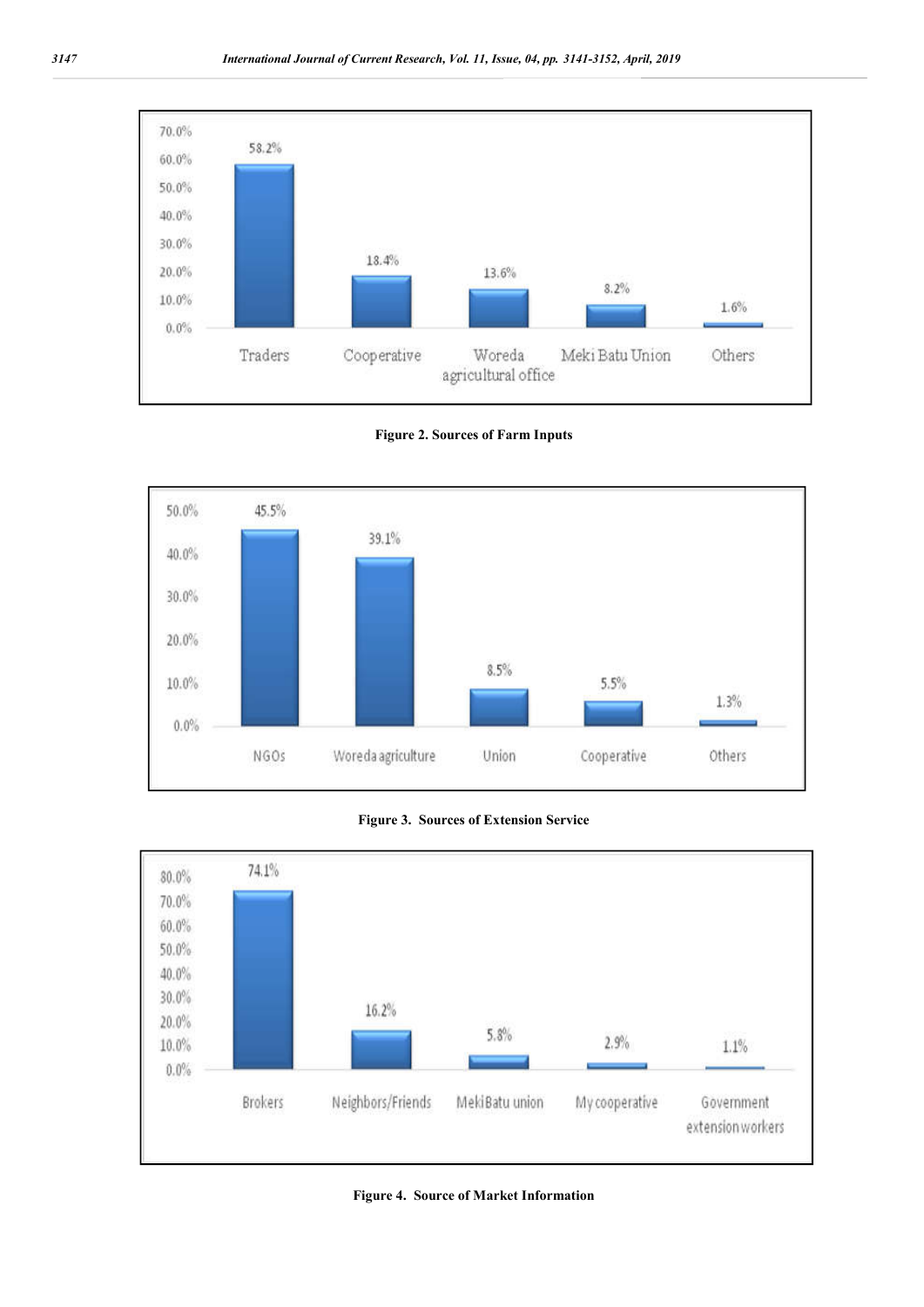However, the results indicate that 89.6% of cooperative members were sold their vegetable products to the whole sellers, local traders, or directly to consumers individually, rather than selling collectively through the cooperatives. The market channel showed that 87.4% members of irrigation cooperatives were accessed market or linked with the buyers commonly through the brokers. Brokers and buyers come to the farm, set the price of horticultural products and collect the products. The survey result confirmed that 84.5% of members sold vegetable crops on farm individually, others selling to nearby market and tents found at the main asphalt road. This implies that these farmers' institutions were not created market access for vegetable products of the members.

*Credit Access:* Irrigable vegetable farming is capital intensive; capital access is required in order to finance the basic production costs such as agrochemicals and improved vegetable seeds which need to paid. Farmers of the study area need credit to relax the financial constraints to utilize the necessary agricultural inputs and technologies basic for their irrigable vegetable crops production. Hence it is assumed that the sample irrigation cooperatives are supposed to provide credit facilities to support their members to smoothen their agricultural activities. As regards to the credit service, the survey result indicated that 84.3% of cooperative members need credit to finance their irrigable agriculture and to purchase the necessary agricultural inputs for horticultural crops production. Lack of finance/credit is significant in the area. To fill the financial constraints, farmers rely on different sources such as rural microfinance, traders, local money lenders and cooperatives. However, credit is rarely available from primary cooperatives; only 2 % of cooperative members received credit from their cooperatives. In most cases, farmers were obtained credit from micro finance institutions and 86% of the sample members were received credit from micro finance institutions. This shows that irrigation cooperatives have insignificant contribution in credit provision for their members.

The results of the key informants' interview and focus group discussions revealed that there are two credits providing micro finance institutions and they have different criteria, focuses, affiliations and pre-conditions to extending loans. Regardless of government and private banks in the areas neither of them provides credit for smallholder vegetable growers due to collateral requirement, fear of risk, etc. They further informed that cooperative members received credit from other sources like traders and local money lenders.

**Supply of farm inputs:** The irrigation cooperatives are expected to supply improved farm inputs such as improved varieties of seeds, fertilizers and other required materials to their members to increase the production and productivity. However, the results indicate that only 69.6% of the sample received farm inputs from different sources. This showed that irrigation cooperative members' usage of farm inputs such as improved vegetable seeds and agro chemicals for irrigable agricultural production has significant effect on the performance of their cooperatives. The results of the key informant interview revealed that access to and utilization of farm inputs is crucial for enhancing agricultural production and productivity, both in quantity and quality, consequently increase their income for livelihood. The survey results further show that among the sample members, 58.2% of them got improved agricultural inputs from local traders and only 18.4% got from cooperatives. The result of focus group discussions and key informant interview also confirmed that cooperatives mainly supply seeds of maize, haricot bean and inorganic fertilizers namely DAP and Urea, less often supply some vegetable seeds and agrochemicals, but it was not proximate for the farmers. Therefore, most of the members of irrigation cooperatives mainly depend on local traders to obtain the necessary farm inputs such as vegetable seeds and agrochemicals for their crops production.

*Access to Extension Service:* Since most of the cooperative members are farmers and they are involved in agricultural production, extension service will enhance their capacity to understand the new technology for application in their respective field so as to improve their production and productivity and the cooperatives are responsible to provide such services. However, according to the responses from the sample members, majority (77.8%) has got extension service among them only 5.5% has got from cooperatives and the remaining got the service from other sources such as NGOs and Agricultural Offices. The focus group discussants revealed that irrigation cooperative members contacted at least once with NGOs and GO front line extension agents in a month. They focused on improved agronomic practices of vegetables, water, fertilizer and chemical applications. However, advisory services provided regarding horticultural crop production were inadequate and did not bring any considerable change in their production system. Regardless of the presence of the agricultural office, a big gap has been observed technically, especially in over utilization of chemicals and other agronomic practice, etc.

**The Contribution of Irrigation Cooperatives for Members:**  In this section, the contribution of irrigation cooperatives for the members' such as farm employment creation, income growth, change in production, sales growth, improvement of bargaining power, training access, establishment of collection centers, maintenance of pumps, crop diversification, transportation service and saving increase were considered.

The Government of Ethiopia efforts to increase agricultural production and commercialization increasingly centered on cooperatives as the primary supplier of production inputs (seeds and fertilizers) and the primary agent in collective marketing of surplus output. Cooperatives are also expected to play a key role in the provision and management of small-scale irrigation schemes designed to boost both agricultural productivity and marketable surpluses (David J. Spielman and Dawit Kelemework, 2008). The access to irrigation facilities helps smallholders to increase their production and income, creates employment opportunities for the local people, increases the opportunities of smallholder to diversify their income base, and to decrease their vulnerability to drought due to short and erratic rainfall conditions.

*Collection Centers:* To aggregate the vegetable products of smallholder farmers at a center and to ease product delivery for the buyers' establishment of collection centers have important roles. The study results (table 5) show that among the total respondents, only 9% has availed collection centers (road side) to aggregate and sell vegetables for the buyers. From the sampled irrigation cooperatives, 25% (3) have road side collection centers which were constructed by an NGO. These collection centers were made of corrugated iron sheet and floor made of cement.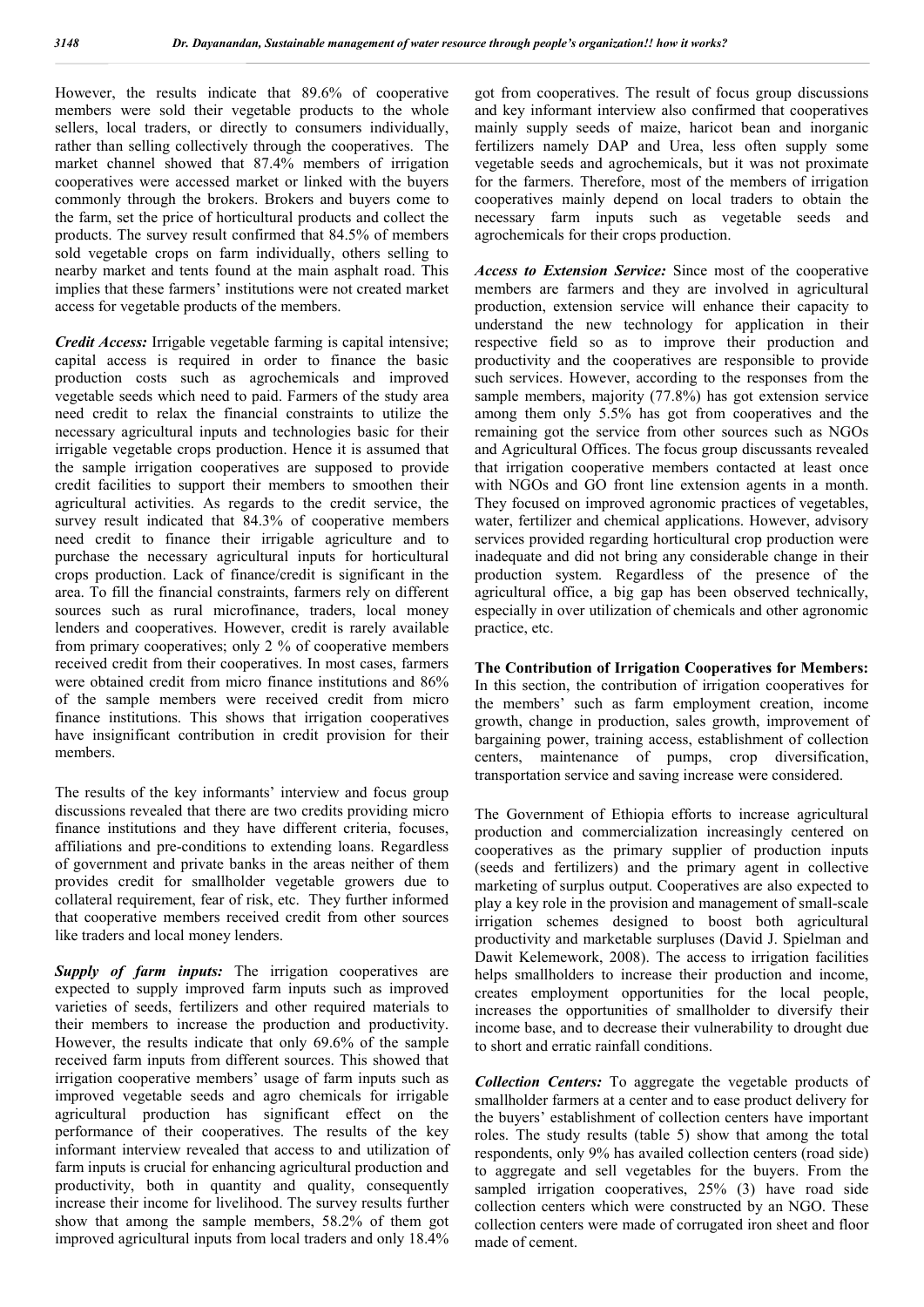But, do not have cold chain system crucial to insure longer shelf life for the vegetables. These centers mainly operated by relatively wealthy cooperative members, to retail and collect products. Most of the time the available collection centers were rented out by the cooperative leaders for individual road side retailers, instead of using the centers for the members' benefit.

*Farm Employment:* Conceptually, among the many benefits of irrigation, employment generation is crucial, because irrigation farming is labor intensive. Members of irrigation cooperatives shifted from once a year (rain fed) to two or three times production and labor use increased due to irrigation. Most smallholder activities draw from the same family labor sources, because most activities were carried out by human labor. Accordingly, the study result found that 57% (131) of sample respondents were self-employed during dry season, because farmers were engaged in dry season vegetable crops production. This implies that the development of irrigation infrastructure as a result of cooperation has created farm employment opportunities for the farmers in the traditionally slack dry time.

*Transportation Service:* Most of the farmers transported vegetable products to the local market by donkey cart. Wholesalers and retailers used medium trucks to collect and transport vegetable products from the farm. The survey results show that only 3% of the respondents accessed transportation service through union to transport green beans for the market and this union has 3 medium trucks used to transport vegetable products to the markets, however, inaccessible for the farmers. None of the primary cooperatives have transportation facility to collect and transport vegetable products for the market.

*Sales Growth:* It is the change in the amount of agricultural products delivered to the market and sold by the farmers due to the membership in irrigation cooperatives. Normally before they became the members of the irrigation cooperatives, after harvesting rain fed crops, they used to be idle during the dry period. However, after they became the members of irrigation cooperatives, they have done irrigation farming during the dry season also. The survey results indicate that 59% of sample farmers observed sales growth i.e an average increased by 23,800 Birr (National currency). Focus group discussion results also confirmed that change in sales growth, which is due to the increase of frequency of vegetable production and increased annual average crop production. Most of the members are self-employed on their own irrigable farm land due to irrigation infrastructure created by irrigation cooperatives.

*Crop Diversification:* Crop diversification is more essential to minimize the risks from a single crop and to increase the income of the farmers. Farmers of the study area predominantly grow cereals (Maize, Wheat) and some legume such as haricot bean. However, after they were members of irrigation cooperatives in addition to the mentioned crops; all of the sampled members involved in diversified crop production. Due to the existence of irrigation facilities created by the cooperatives they are able to engage in diversified crops such as onion, tomato, kale, green beans, and head cabbage.

*Maintenance of Irrigation Pumps:* The main triggering factors in the production of vegetables in the area are having irrigation water and motor pump facilities. The main sources of irrigation are lake and ground water.

In both cases farmers use motor pumps (donated by NGOs and Government) through their respective irrigation cooperatives to irrigate their fields. Some better-off farmers and private investors own their own motor pumps. They use irrigation mainly during the dry season. The availability of functional motor pumps assists irrigated vegetable production in the study area. For farmers who rely on engine pumps to lift water for dry season, on time maintenance of failed pumps considerably help to save the vegetable products from damage. In the study area maintenance services were provided for irrigation pumps through different agents. Accordingly, the study results found that 71.3%, 15.7%, 10.4% and 2.6% of maintenance services for pumps were provided through individual mechanics, cooperative members, cooperative union, and primary cooperatives respectively. This shows that the two rural farmer's institutions namely cooperative union and primary irrigation cooperatives have insignificant contribution for the maintenance of pumps. This is one of the critical challenges the irrigation cooperatives and their members faced during course of irrigable vegetable production. Van Dijket al (2004), stated that the efficiency of a cooperatives strongly depend on member's commitment and loyalty. This member commitment and loyalty is depending on the benefits of the cooperative to its members.

*Market Information:* The provision of market information is a service that aims to increase the efficiency of agricultural markets and contribute towards overcoming issues of market failure based on asymmetric access to basic market information. In its simplest form, the provision of spot prices aims to assist farmers being able to monitor market conditions and make better decisions on where to sell their produce and negotiate for improved prices rather than being compliant price takers. The fundamental role of market information is therefore to encourage more efficient spatial and temporal arbitrage. While spot information is most useful for direct sales negotiations and to keep abreast of market conditions, the collection of market information over longer term provides trend data that allows farmers and service providers to make decisions on which crops to grow and when to harvest crops based on seasonal price trends (Shaun Ferris, Patrick Engoru, Elly Kaganzi, 2008). In the study area farmers used to select vegetable crops mostly depending on their past farm experience that believed to have better price, good production, individually reached agreement with the buyers and forecasting better market. If they get organized and necessary market information about what to produce, when to produce, and where to sell enable cooperative members to make informed production decision. The study results found that 74.1%% and 8% of cooperative members interviewed were accessed market information about demand, price, type and supply of vegetable crops mainly through brokers and traders respectively. The result of focus group discussion and key informant interviews also informed that in the area there is no organized marketing system for vegetable crops, farmers produce and sell vegetables based on their own individual schedule. Also further explained that price fluctuation is high for vegetable products which many times cooperative members become bankrupt, as a result farmers forced to rent out irrigable land and sometimes leave irrigation farming. This implies that cooperatives members produce vegetable crops without knowing the demand in the market. Irrigation cooperatives were made insignificant contribution in search of market conditions and avail market information about demand,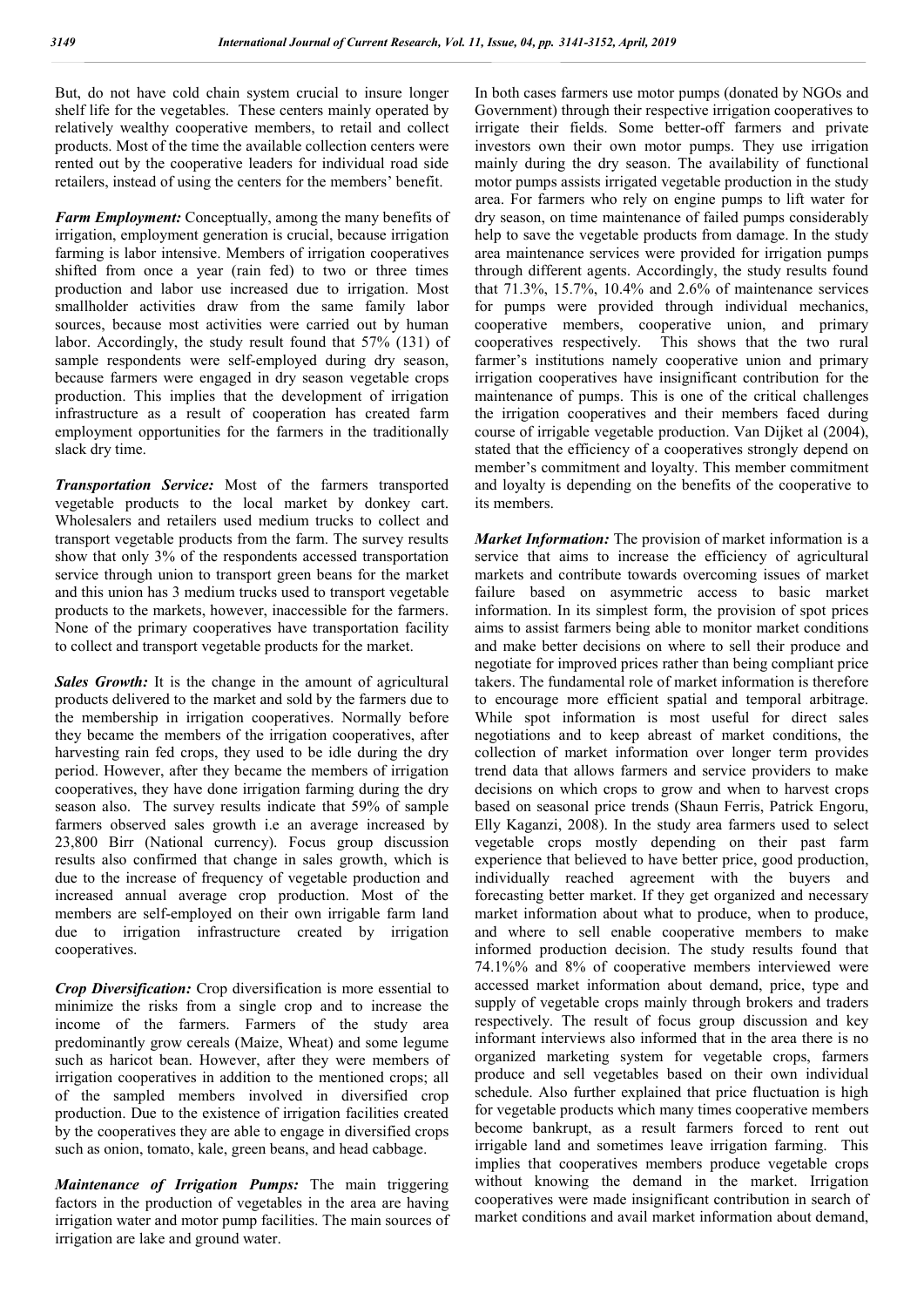types of vegetables required, price, quality, etc for the members.

*Training:* According to the cooperative principles, cooperatives need to provide education and training for its members and leaders (ICA, 2015). Training helps farmers to increase their ability to obtain process and use relevant and available resources, technologies, information, etc for their livelihood. Moreover, training creates awareness and provides new skills for the farmers to increase their knowledge and help them to actively participate in different activities. Also improves communication and relationships, creates better team work. As can be seen from table 10, only 22.6% of respondents received training, since they were members of the irrigation cooperatives. The key informants also informed that to improve marketing skills of cooperative leaders, the cooperatives did not organize marketing and other related trainings. Less often Cooperative union organized marketing and other related trainings mainly for management committee, however cooperative leaders neither applied nor equiped skilled on it.

*Bargaining Power:* It is the negotiating, trading, brokering, etc power members to sell their produce under the umbrella of the cooperatives. Market prices usually appear as an outcome of the price-negotiation process and it is deemed to affect next time production decision. Better prices are also incentives that shift resources towards more commercially-oriented agriculture (G.A Woldie & E.A Nuppenau, 2017). Regarding barging power of the cooperative members, the majority (91.7%) of them reported that they have no bargain together. As a result farmers did not get reasonable price for their vegetable products. Cooperatives are considered as one of the most viable approaches to increasing the bargaining power of the scattered and small market surplus producing farmers. However, capital shortage, lack of business skills on the part of the executive committee and lack of business experiences have hampered their successes. As the result of tough competition and unregulated market (high intermediary exploitation) coupled with a lack of bargaining power, smallholders are still at disadvantaged position in the supply chain.

*Frequency of Crop Production:* The irrigation potential existed in the area and availability of water lifting machines created access for dry season production of vegetable crops, besides rain fed agricultural. As can be seen from Table 11, the majority (73.5%) of members produced once in a year, however, after joining the cooperative, 90% of members started to produce two times in a year. Furthermore, the mean value of crop production before (Mean =1.01) and after (Mean=2.11) cooperative membership also shows a difference which is statistically significant ( $t=$  43.35, p<0.001). This implies that as joining in cooperative helps in accessing irrigable land and motor pumps encourage the farmers to increase their frequency of production. The key informants also confirmed that as a result of cooperation, farmers easily access water for irrigation and irrigable land, thus started dry season irrigation farming in addition to rain fed agriculture.

*Volume of Crop Production:* Vegetables are the main livelihood source in the study area and they produced primarily for the markets. Farmers intensively utilize external inputs for the production of different kinds of vegetables. The productivity and production vary by season, type of seed variety, utilization of the right type and amount of inputs and

agronomic management. But the productivity was very low. Regarding the annual average production, about half (50.4%) of members produced 10-39 quintal of different crops per year before joining the cooperatives. After joining the cooperatives, 37% of members produced 40-69 quintals of different crops per year. The mean value before (Mean= 40.7) and after (Mean= 84.5) membership shows statistically significant difference ( $t= 27.37$ ,  $p< 0.001$ ). This implies that members improved their annual production after joining the cooperative. The key informant and focus group discussants indicated that this improvement was not because of working together as a cooperative rather they get access to water and land in the name of the cooperatives for their private production.

*Change of Income:* The additional income gain from irrigated agricultural crops production during the dry season contributes a lot to improve household's livelihood and create access for the farmers to participate on diversified business activities. The survey results show that more than half (53.9%) of cooperative members have annual income of up to 30,000 Birr before the membership from agriculture. After membership, about 37% of members earned 30000-60000 Birr annually from irrigation agriculture. The annual average income of sample members increased from 36,430.00 Birr before membership to 50,297.00 Birr after membership. The results of independent t-test ( $t=$ 24.549, p<0.001) also revealed that joining irrigation cooperative enables its members to increase their annual average income. The key informant interview also indicated that these increments of income for members of cooperatives was as a result of high value vegetable crops production and using irrigation farmers produced vegetables two to three times yearly, utilization of improved agricultural inputs, increase in production, etc.

*Increase in Saving:* It is additional amount that is left annually as a result of surplus income gained through production and sale of dry season irrigable high value vegetables since farmers were members of irrigation cooperatives to have saving in their accounts. The results in table 14 shows that sampled members were able to save an average 20,786 Birr which is higher compared to before they were members of irrigation cooperatives. T test results also supported this change of saving amount before and after membership in irrigation cooperatives. The overall contribution of irrigation cooperatives from the above discussion indicates that the sample cooperatives' members have benefitted a lot being as members in different ways especially in terms of change of sales growth, crop diversification, change of volume of production, change of income and saving etc.

**Factors Determining the Performance of Irrigation Cooperatives:** As mentioned in the methodology, the association between each explanatory variables and dependent variable was conducted by cross-tabulating them. Independent variables were analyzed one by one using *Chi*-square test in order to identify their relation with the dependent variable. For this purpose, 10 relevant explanatory variables such as education, irrigable land size, farm input access; extension service access, additional income, market information, market linkage, members' participation, collective marketing, and union membership were identified through review of literature and tested their relationship with the performance of irrigation cooperatives. In order to examine the relative importance or net effect of each independent variable, multivariate analysis in a form of binary logistic regression was carried out. Before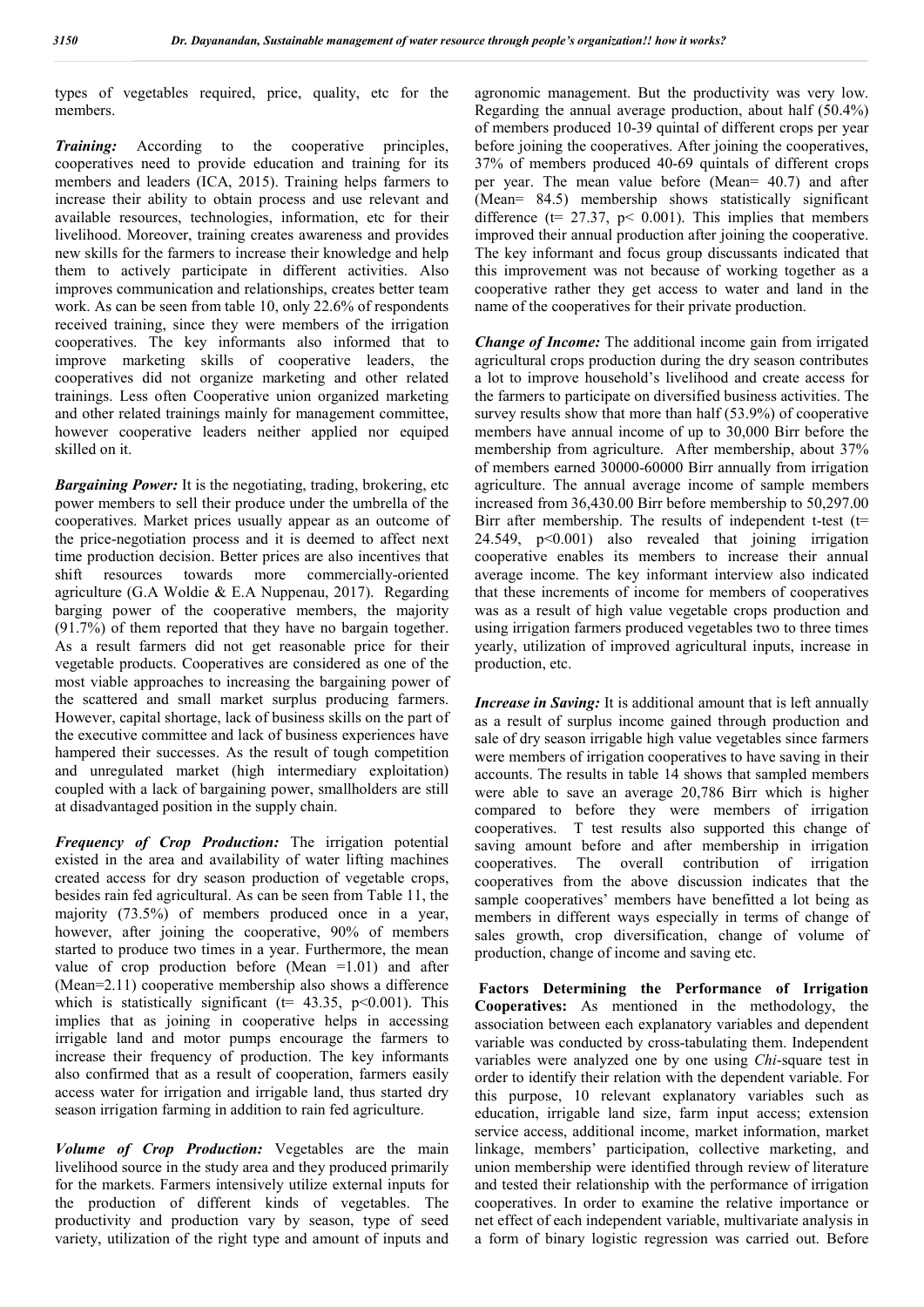using the model, multi-colinearity problem among the independent variables was tested using contingency coefficient and it was found that there was no such problem among the variables. The *Chi*-square result ( $x^2 = 101.52$ , df=10, p<0.001) from the model summary indicates that the overall model is significant when all independent variables are entered. The "pseudo"  $R^2$  estimate indicates that approximately 54.7% of the variance in whether the irrigation cooperatives performance are less or good can be predicted from linear combinations of the ten independent variables. According to binary logistic regression output, out of ten variables which were included in the model, five predictors have found to be significant effect on performance of irrigation cooperatives. Since it has no value to present insignificant variables (educational level, irrigable land size, additional income, market information and union membership) the following few paragraphs describe only significant variables.

*Farm input:* It is evident that farm input has positive and significant impact on performance of irrigation cooperatives due to the regression coefficient and p-value (B=1.761, p<0.05) in the model. It can be inferred from the values of odds ratio that if members of irrigation cooperatives use improved farm inputs as recommended such as fertilizer, agrochemicals and improved seed, their cooperatives performance will be expected to increase by 1.761 regardless of other independent variables in the model. In line with this finding, Nurjihan and Amin Mahir (2011) argued that improved farm inputs has great contribution that affects the performance of agricultural cooperatives because good quality and affordable agricultural inputs can support farmers in improving agricultural outputs.

*Extension service:* It is found that technical support given by extension agents has positive and significant contribution for the performance of irrigation cooperatives (B= 2.082, p<0.001). The results of odds ratio also showed that availability of extension service increase the performance of irrigation cooperatives by 8.019 units. In support of this finding, Luo and Hu (2015) indicated that extension service has become one of the most important factors for cooperatives to gain competitive advantage and to improve their performance. In addition, Morillo, Martín, Camacho, Díaz and Montesinos (2015) also indicated that irrigation system should be designed with the prevailing wisdom to meet the needs of the production in a timely manner by asking technical support from extension agents.

*Market linkage:* It is observed from the regression coefficient and p-value that the market linkage has positive and significant effect on performance of irrigation cooperatives (B=1.746, p<0.01). Those irrigation cooperatives that have market linkage increased their performance by 5.732 units regardless of other independent variables in the model. The results of Verhofstadt and Maertens (2014) also indicated that market linkage is a key vehicle for the performance of agricultural cooperatives improvement.

*Member participation:* Member participation refers to involving and interference of a cooperatives member in decision making process, plans performing and sharing the interest of development plans, and interfering in the evaluation of plans. The regression coefficient and p-value (B=2.468, p<0.001) shows that members participation has statistically significant effect on the performance of irrigation cooperatives. The odds ratio shows that members' participation enables their irrigation cooperative increase its performance by 2.923 units given other variables in the model are held constant. This implied that membership participation increases the performance of irrigation cooperatives. In connection to this finding, Donovan, Blare and Poole (2017) indicated that the performance of cooperatives achieved through members active participation. The cooperative members should have deeper engagement and commitment to support the development process of the cooperative.

*Collective marketing:* It refers to a number of cooperative members work together to sale their combined crops to their cooperatives. It was expected that there is positive and significant association between collective marketing and the performance of irrigation cooperatives. The model output (B= 1.265, p<0.05) supports the hypothesis and shows the positive effect and significant association between collective marketing and the performance of irrigation cooperatives. Keeping the influence of other variables constant, a unit increase in collective marketing will increase the performance of irrigation cooperatives by 3.544 units. The findings of Jones and Kalmi (2015) revealed that the performance of a cooperative determined by its member's commitment to sale their products to the cooperatives. They indicated that if large number of cooperative members' sale their products to or through its cooperatives, the cooperative members will have strong bargaining power, get better price, obtain sustainable market for their product and finally have a chance to be developed.

#### **Conclusion**

Irrigation cooperatives are common in the rural areas of Ethiopia and the members are assumed to cultivate more than two times in a year and this practice will increase the production and productivity in turn food self sufficiency, income and change the livelihood of members. The study results reveal that most of irrigation cooperatives in the study area have poor performance based on pre-defined organizational and functional performance. However, frequency of production, sales growth, employment, saving, crop diversification and income of the members improved significantly due to the establishment of irrigation cooperatives. While the contribution of irrigation cooperatives in terms of farm input access, market linkage, collective marketing of members' products, setting collection centers, provision of transportation services, provision of extension trainings and others were insignificant. Hence there is an urgent need to address these issues so as to manage the water resources sustainably for the benefit of the farmers. On the basis of the findings following recommendations are made.

- In order to improve the performance of irrigation cooperatives to manage the water resource sustainably, membership has to be voluntary according to the principles of cooperatives. To this effect, farmers have to join cooperatives convinced with the benefits of cooperation, and to achieve common agenda collectively.
- To enable the cooperative members to make informed production decisions and to produce vegetable crops collectively, getting organized market information about what to produce, when to produce, where to sell and market access for their products are crucial factors. To this, all the respective actors need to work together to identify the trend of horticultural market over long